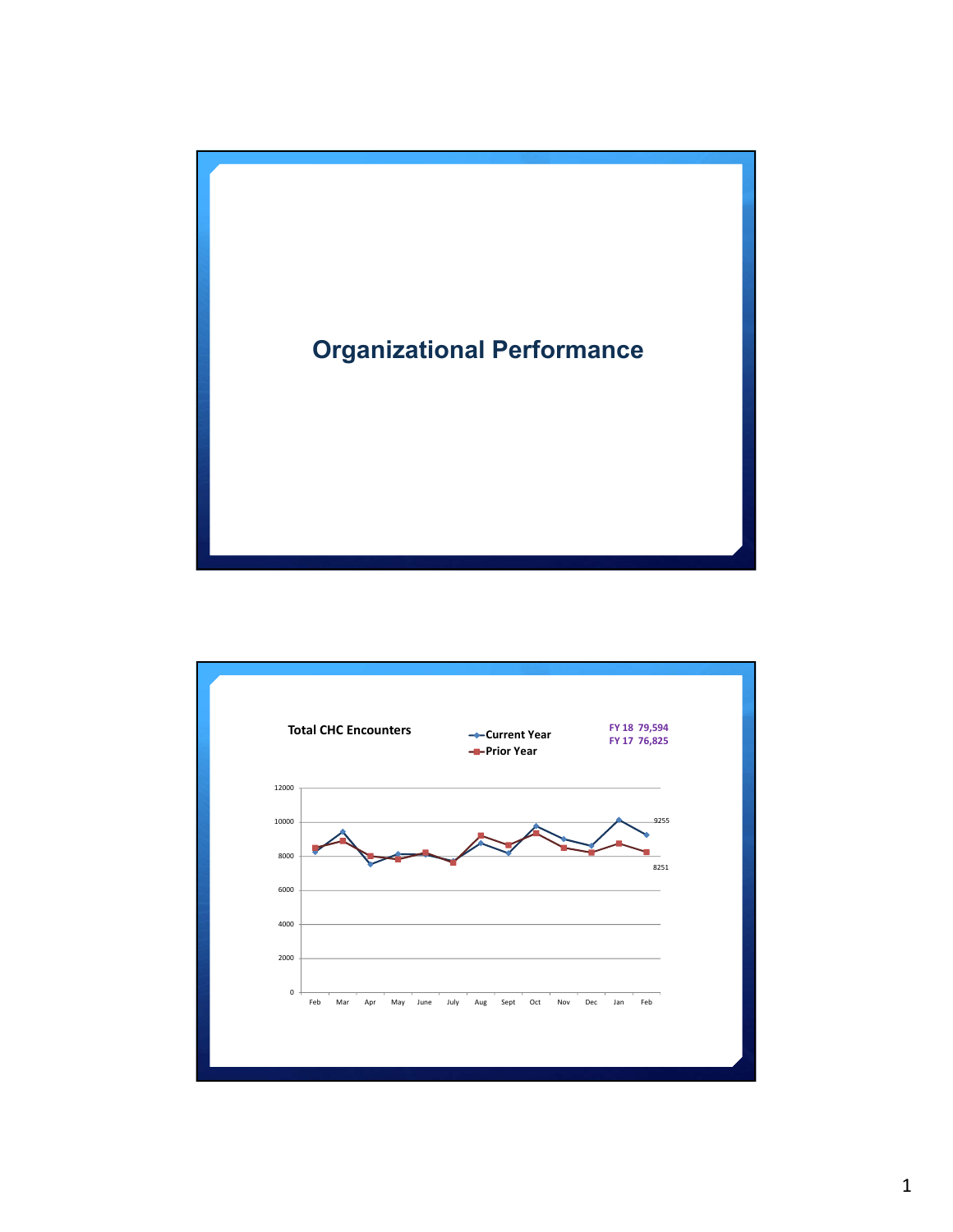

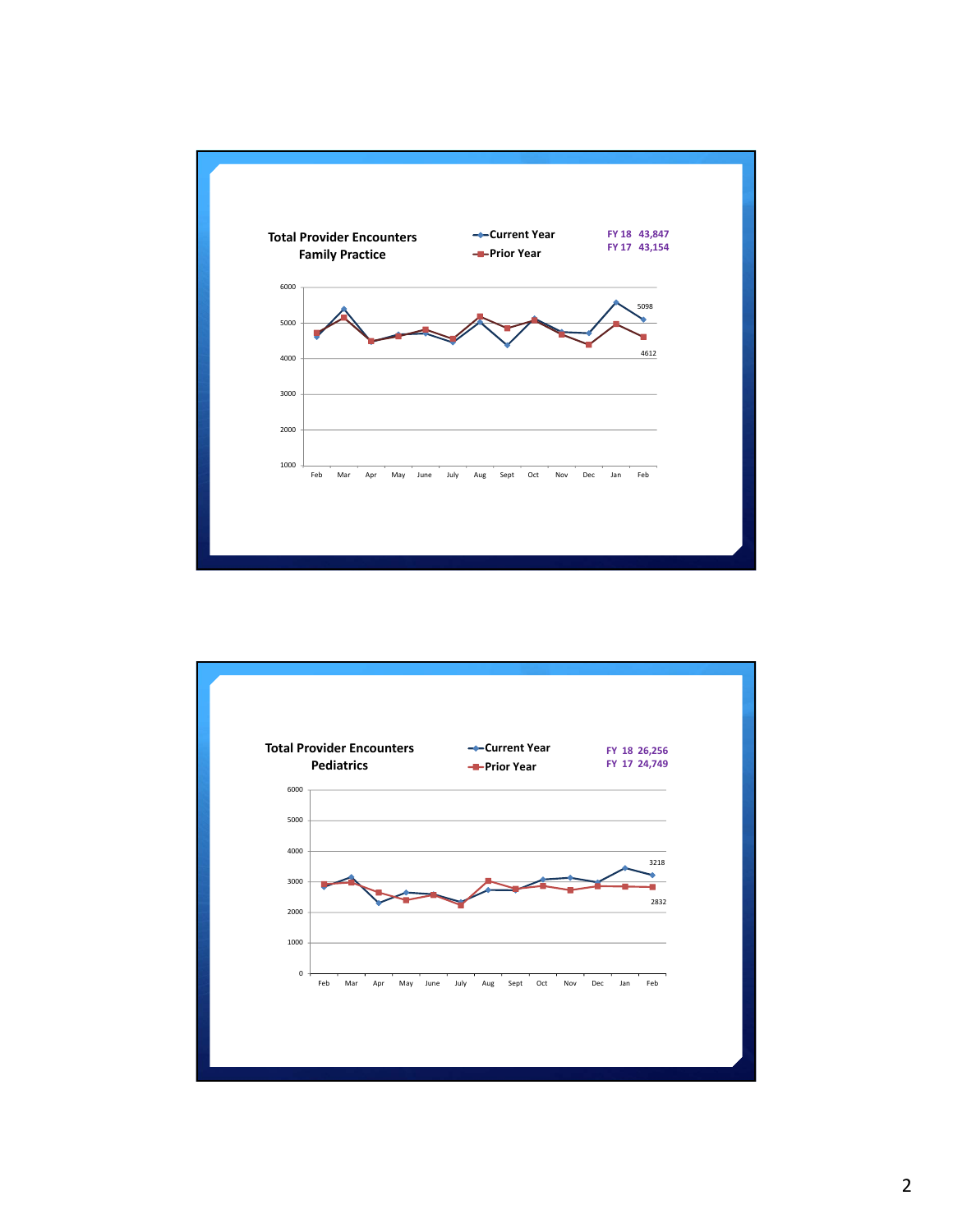

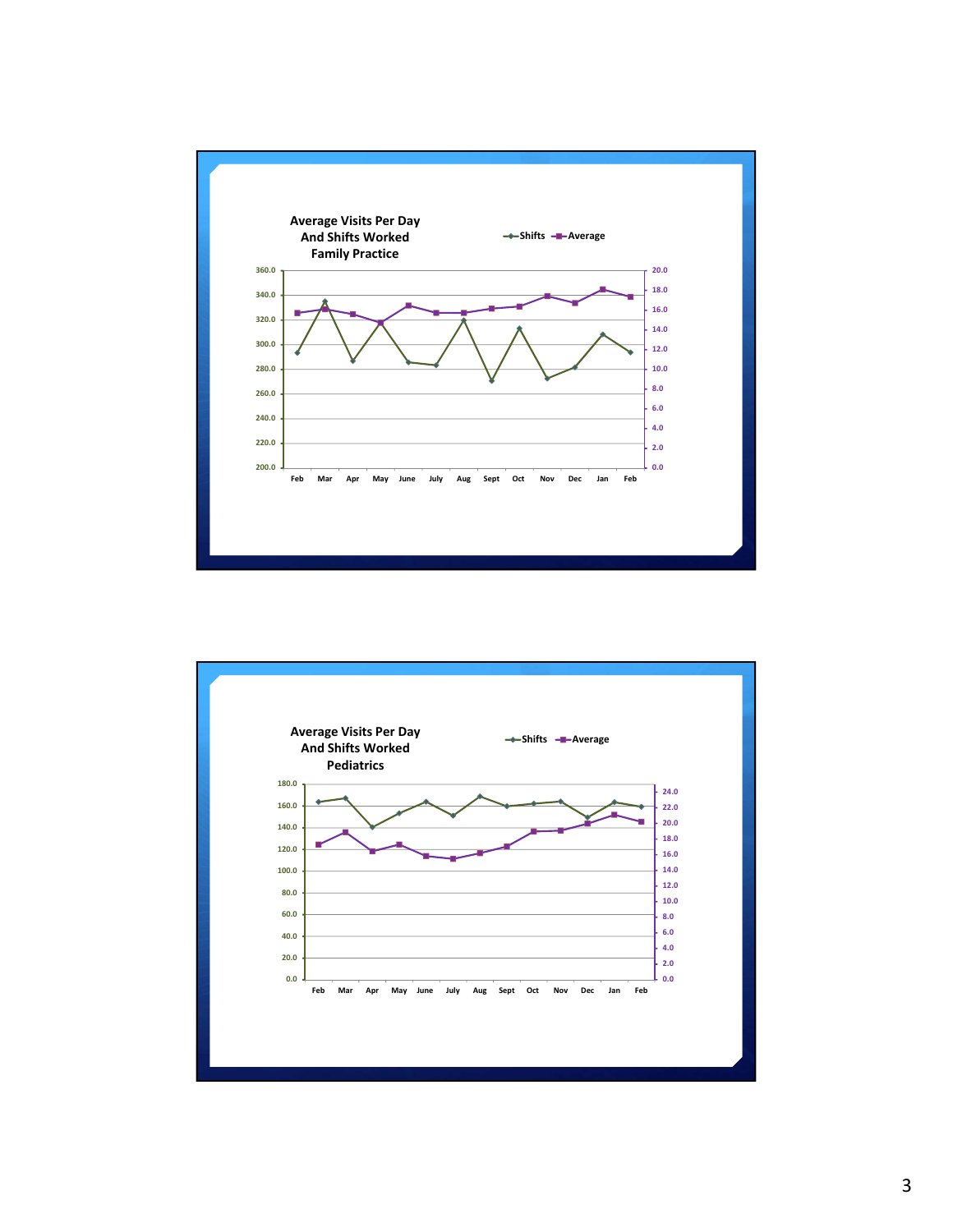

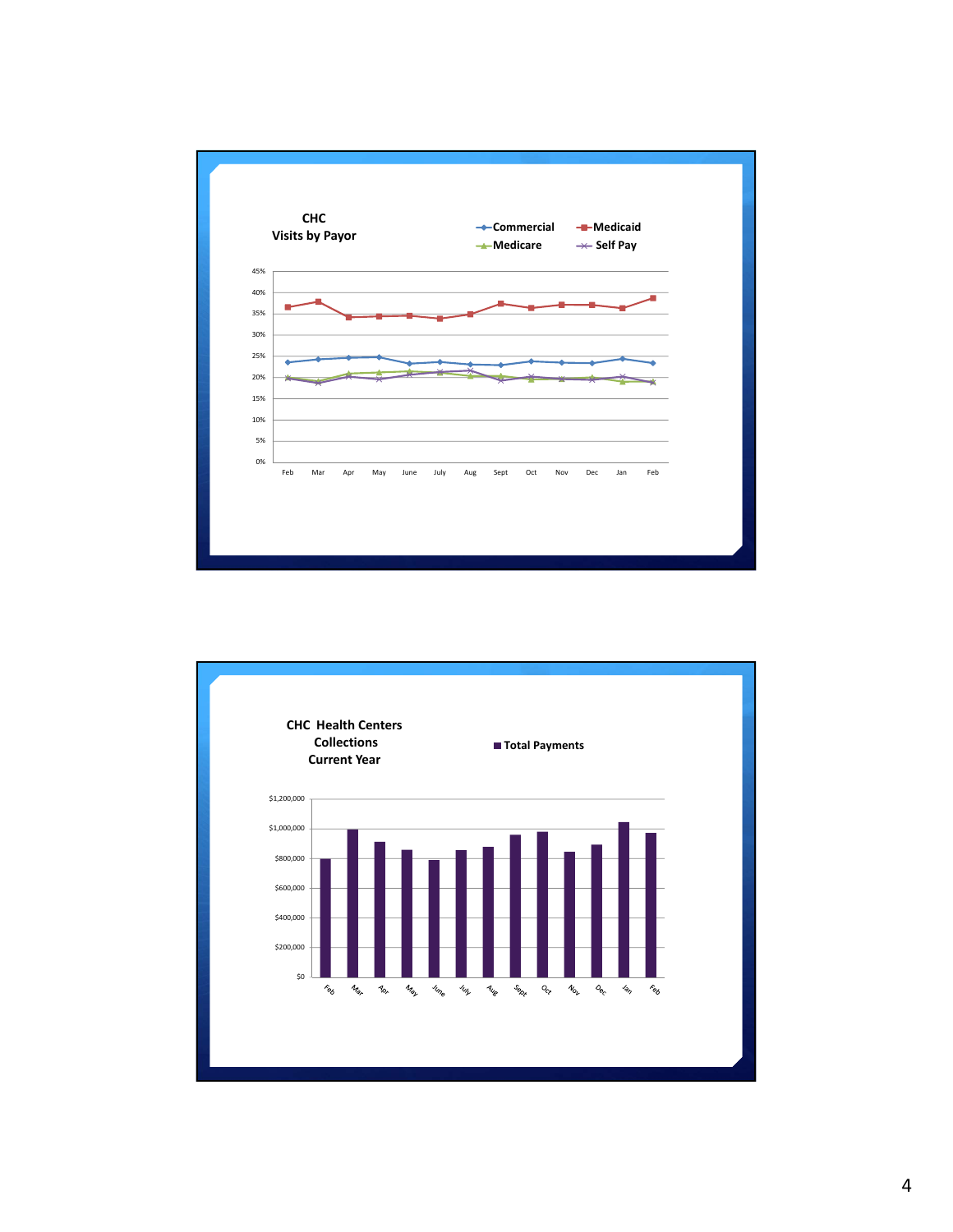

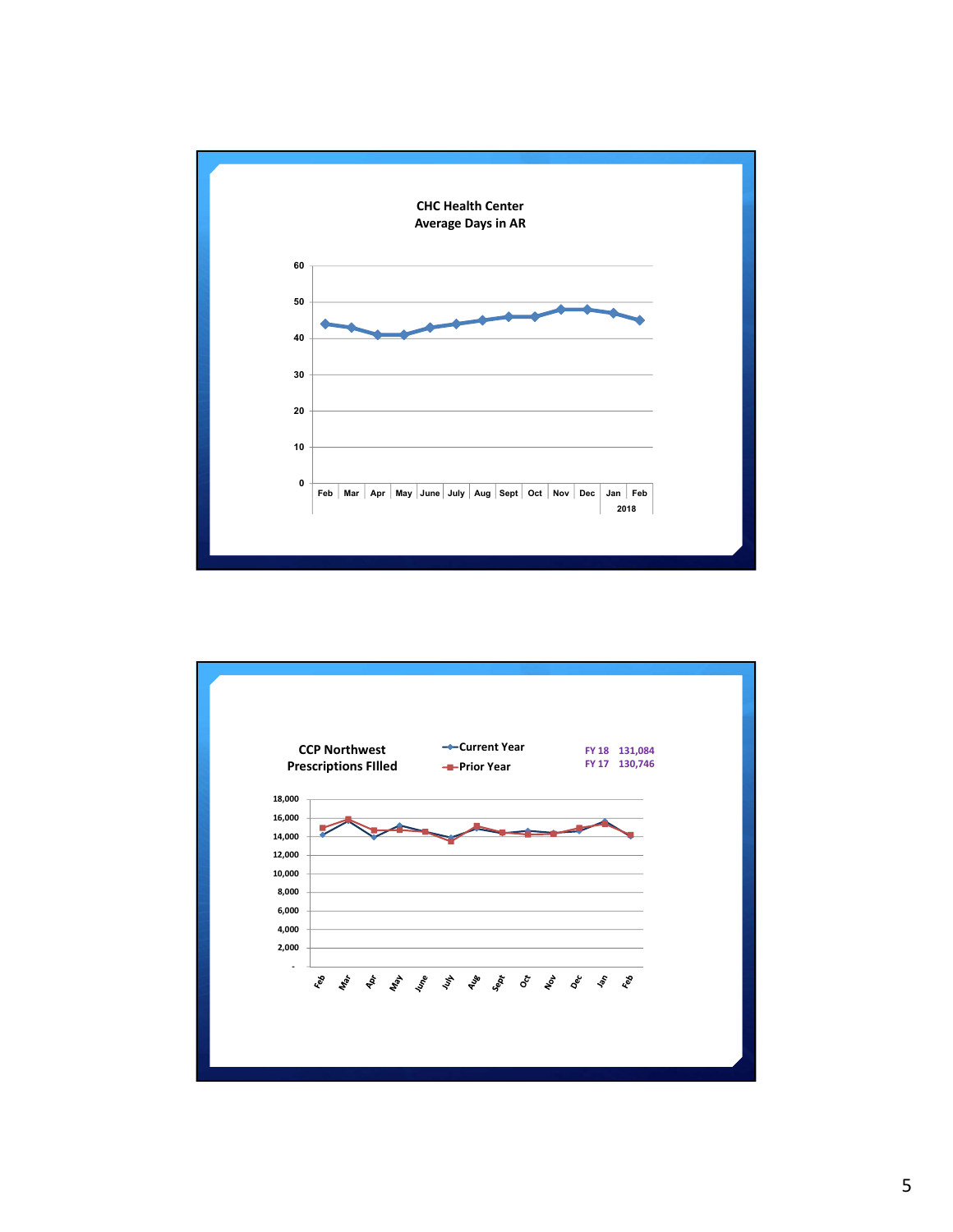

| <b>Carolina Health Centers</b><br><b>Profit and Loss Statement</b><br><b>Fiscal Year 2018</b> |               |              |               |           |                  |
|-----------------------------------------------------------------------------------------------|---------------|--------------|---------------|-----------|------------------|
|                                                                                               | Feb 2018      |              | <b>Budget</b> |           | \$ Over Budget   |
| Income                                                                                        |               |              |               |           |                  |
| 420000 · Grant Revenue                                                                        | 405,022<br>\$ | \$           |               | 413,403   | \$<br>(8,381)    |
| 430000 · Pharmacy Retail Income                                                               | \$1,013,418   | \$           |               | 941,266   | \$<br>72,152     |
| 440100 · Patient Care Billing System Re \$                                                    | 940,629       | \$           |               | 1,061,034 | \$<br>(120, 405) |
| 440500 · Patient Care Revenue Other                                                           | 462,262<br>\$ | \$           |               | 140, 121  | \$<br>322,141    |
| 460000 · Other Income                                                                         | \$            | 46,961<br>\$ |               | 122,354   | \$<br>(75, 393)  |
| <b>Total Income</b>                                                                           | \$2,868,292   |              | \$2,678,178   |           | \$<br>190,114    |
| <b>Total Expense</b>                                                                          | \$2,497,655   |              | \$2,310,995   |           | \$<br>186,660    |
| Net Income                                                                                    | 370,637<br>s. | \$           |               | 367,183   | \$<br>3,454      |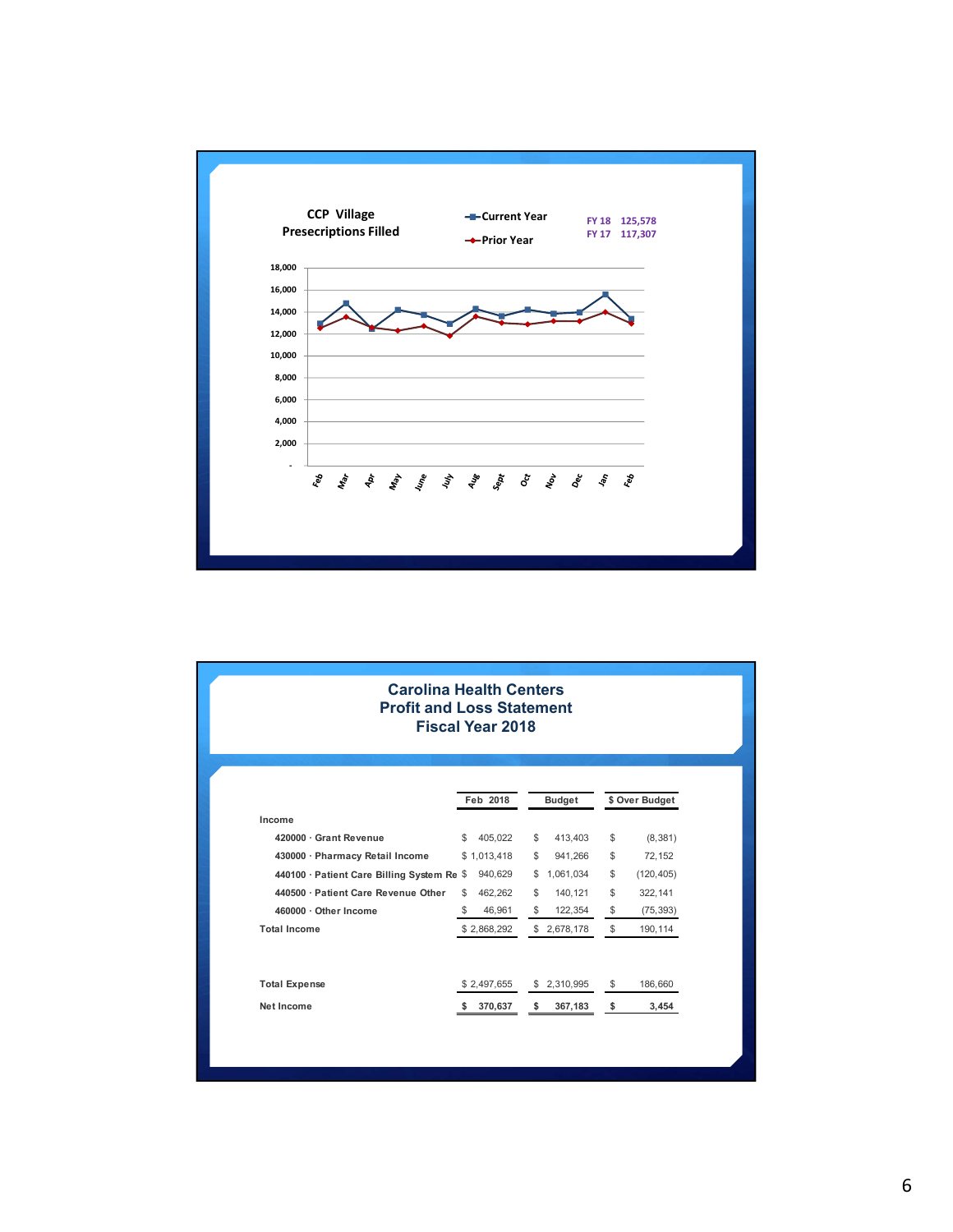## **Carolina Health Centers Profit and Loss Statement Fiscal Year 2018**

|                                           |      | Jun '17 - Feb 18 | <b>Budget</b>    | \$ Over Budget  |
|-------------------------------------------|------|------------------|------------------|-----------------|
| Income                                    |      |                  |                  |                 |
| 420000 · Grant Revenue                    | \$   | 4.346.381        | \$<br>4.241.586  | \$<br>104.795   |
| 430000 · Pharmacy Retail Income           | \$   | 9.449.788        | \$<br>8.985.156  | \$<br>464.632   |
| 440100 · Patient Care Billing System R \$ |      | 8,428,122        | \$<br>8.237.985  | \$<br>190.137   |
| 440500 · Patient Care Revenue Other       | \$   | 898.271          | \$<br>517.824    | \$<br>380.447   |
| 460000 · Other Income                     | \$   | 1,008,053        | \$<br>874,714    | \$<br>133,339   |
| <b>Total Income</b>                       | \$   | 24, 130, 615     | \$<br>22,857,265 | \$<br>1,273,350 |
| Expense                                   |      |                  |                  |                 |
| To1600000 · Expenses                      | \$   | 23.367.304       | \$<br>22,323,783 | \$<br>1,043,521 |
| Net Income                                | - \$ | 763,311          | \$<br>533,482    | \$<br>229,829   |

| <b>Carolina Health Centers</b><br><b>Balance Sheet</b><br><b>Fiscal Year 2018</b> |            |            |               |            |  |  |
|-----------------------------------------------------------------------------------|------------|------------|---------------|------------|--|--|
|                                                                                   | Feb 28, 18 |            | Feb 28, 17    |            |  |  |
| <b>ASSETS</b>                                                                     |            |            |               |            |  |  |
| <b>Current Assets</b>                                                             |            |            |               |            |  |  |
| <b>Checking/Savings</b>                                                           | \$         | 3,372,031  | S             | 2,801,698  |  |  |
| <b>Accounts Receivable</b>                                                        | \$         | 2,267,374  | \$            | 1,836,289  |  |  |
| <b>Other Current Assets</b>                                                       | \$         | 558,643    | \$            | 560,309    |  |  |
| <b>Total Current Assets</b>                                                       | \$         | 6,198,048  | ${\mathbb S}$ | 5,198,296  |  |  |
| <b>Fixed Assets</b>                                                               | \$         | 7,380,927  | S             | 7,370,093  |  |  |
| <b>Other Assets</b>                                                               | S          | 28,461     | \$            | 75,491     |  |  |
| <b>TOTAL ASSETS</b>                                                               |            | 13,607,436 | \$            | 12,643,880 |  |  |
| <b>LIABILITIES &amp; EQUITY</b>                                                   |            |            |               |            |  |  |
| Liabilities                                                                       |            |            |               |            |  |  |
| <b>Current Liabilities</b>                                                        |            |            |               |            |  |  |
| <b>Accounts Payable</b>                                                           | \$         | 292,298    | \$            | 244,534    |  |  |
| <b>Credit Cards</b>                                                               | \$         | 18,579     | \$            | 15,029     |  |  |
| <b>Other Current Liabilities</b>                                                  | \$         | 1,172,192  | \$            | 1,135,369  |  |  |
| <b>Total Current Liabilities</b>                                                  | \$         | 1,483,069  | S             | 1,394,932  |  |  |
| <b>Long Term Liabilities</b>                                                      | \$         | 2,089,158  | \$            | 2,656,045  |  |  |
| <b>Total Liabilities</b>                                                          | \$         | 3,572,227  | \$            | 4,050,977  |  |  |
| Equity                                                                            | \$         | 10,035,209 | S             | 8,592,903  |  |  |
| <b>TOTAL LIABILITIES &amp; EQUITY</b>                                             | s          | 13,607,436 | s             | 12,643,880 |  |  |